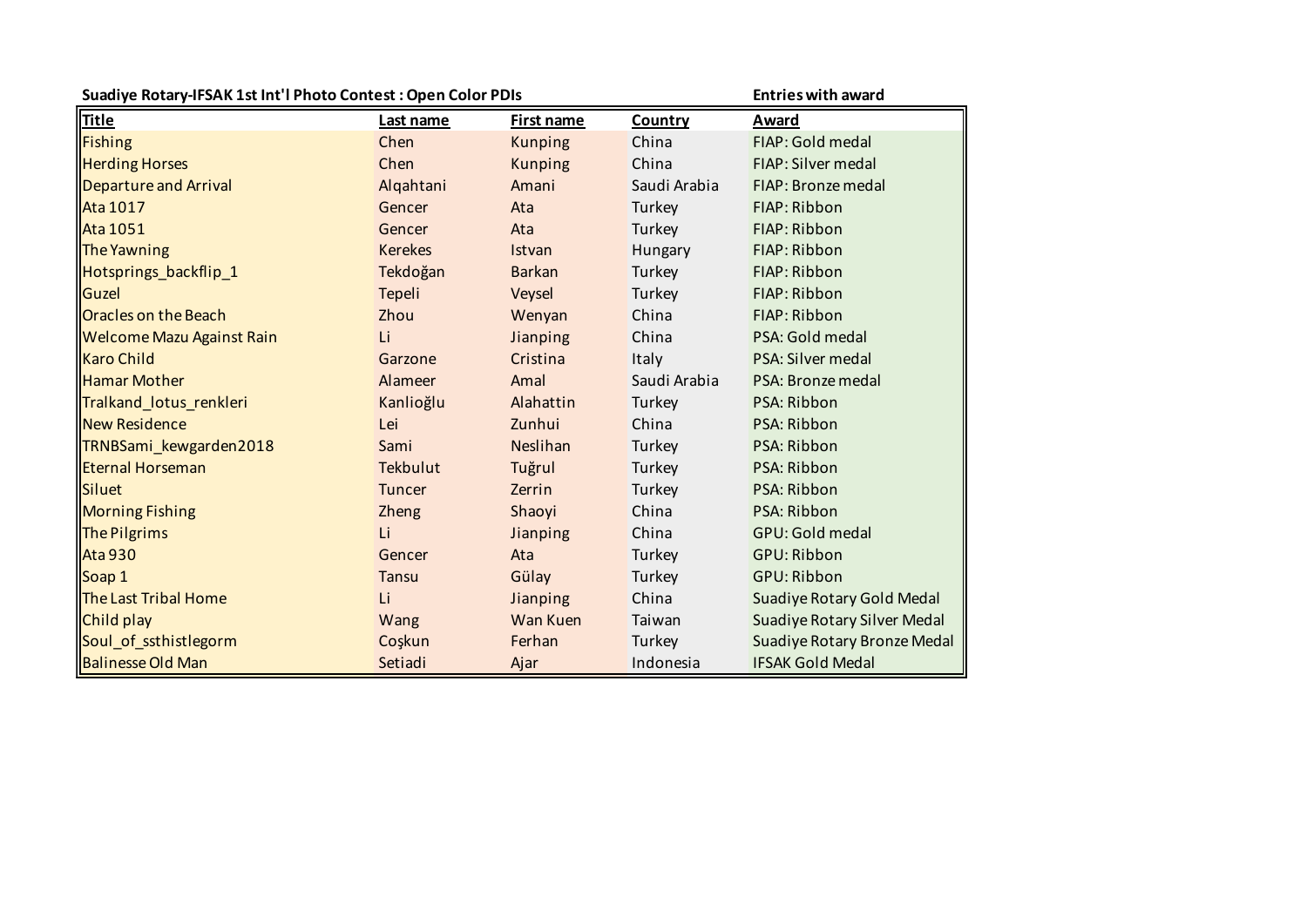| Suadiye Rotary-IFSAK 1st Int'l Photo Contest: Open Monochrome PDIs |                             |                   | <b>Entries with award</b> |                             |
|--------------------------------------------------------------------|-----------------------------|-------------------|---------------------------|-----------------------------|
| <b>Title</b>                                                       | Last name                   | <b>First name</b> | Country                   | Award                       |
| <b>Ay Jalisco</b>                                                  | Molero Gutierrez Florentino |                   | Spain                     | FIAP: Gold medal            |
| <b>Winter Chat</b>                                                 | <b>Doberlet</b>             | Vasja             | Slovenia                  | FIAP: Silver medal          |
| <b>Loyal Friend</b>                                                | Chan                        | Ching Ching       | Hong Kong                 | FIAP: Bronze medal          |
| Frolic                                                             | Chen                        | Jingguo           | China                     | FIAP: Ribbon                |
| <b>Egret Combing Hair</b>                                          | Chen                        | <b>Kunping</b>    | China                     | FIAP: Ribbon                |
| Soulmates                                                          | <b>Kerekes</b>              | <b>Istvan</b>     | Hungary                   | FIAP: Ribbon                |
| Ferry                                                              | Lei                         | Zunhui            | China                     | FIAP: Ribbon                |
| Low-altitude Flight                                                | Liu                         | Guogin            | China                     | FIAP: Ribbon                |
| <b>Banish the Betrayer</b>                                         | Steyn                       | Gillian           | England                   | FIAP: Ribbon                |
| <b>Kars Baraji</b>                                                 | Beşli                       | Özgen             | Turkey                    | PSA: Gold medal             |
| Talk homely                                                        | Wang                        | Wan Kuen          | Taiwan                    | PSA: Silver medal           |
| <b>Tribal Children</b>                                             | Chan                        | Ching Ching       | Hong Kong                 | PSA: Bronze medal           |
| Geliyorlar                                                         | Güven                       | <b>Murat</b>      | Turkey                    | PSA: Ribbon                 |
| Shadow                                                             | Kartal                      | Orhan             | Turkey                    | PSA: Ribbon                 |
| Spirals                                                            | Salerno                     | <b>Biagio</b>     | Italy                     | PSA: Ribbon                 |
| Duo Mantenan Birdbw                                                | Setiadi                     | Ajar              | Indonesia                 | PSA: Ribbon                 |
| Connection                                                         | Swinfield                   | Andrew            | Australia                 | PSA: Ribbon                 |
| Loncali                                                            | <b>Tansu</b>                | Gülay             | Turkey                    | PSA: Ribbon                 |
| Golgelerin_izi                                                     | Güven                       | <b>Murat</b>      | Turkey                    | GPU: Gold medal             |
| Farmer                                                             | Kartal                      | Orhan             | Turkey                    | GPU: Ribbon                 |
| <b>Workers</b>                                                     | <b>Kerekes</b>              | Istvan            | Hungary                   | <b>GPU: Ribbon</b>          |
| <b>Bloody Final Contention of Chu and Han</b>                      | Yu                          | Changren          | China                     | Suadiye Rotary Gold Medal   |
| <b>Hummer Women</b>                                                | Algahtani                   | Amani             | Saudi Arabia              | Suadiye Rotary Silver Medal |
| <b>swans</b>                                                       | Çavuş                       | Sinan Okan        | Turkey                    | Suadiye Rotary Bronze Medal |
| The Falcon                                                         | An                          | Xiping            | China                     | <b>IFSAK Gold Medal</b>     |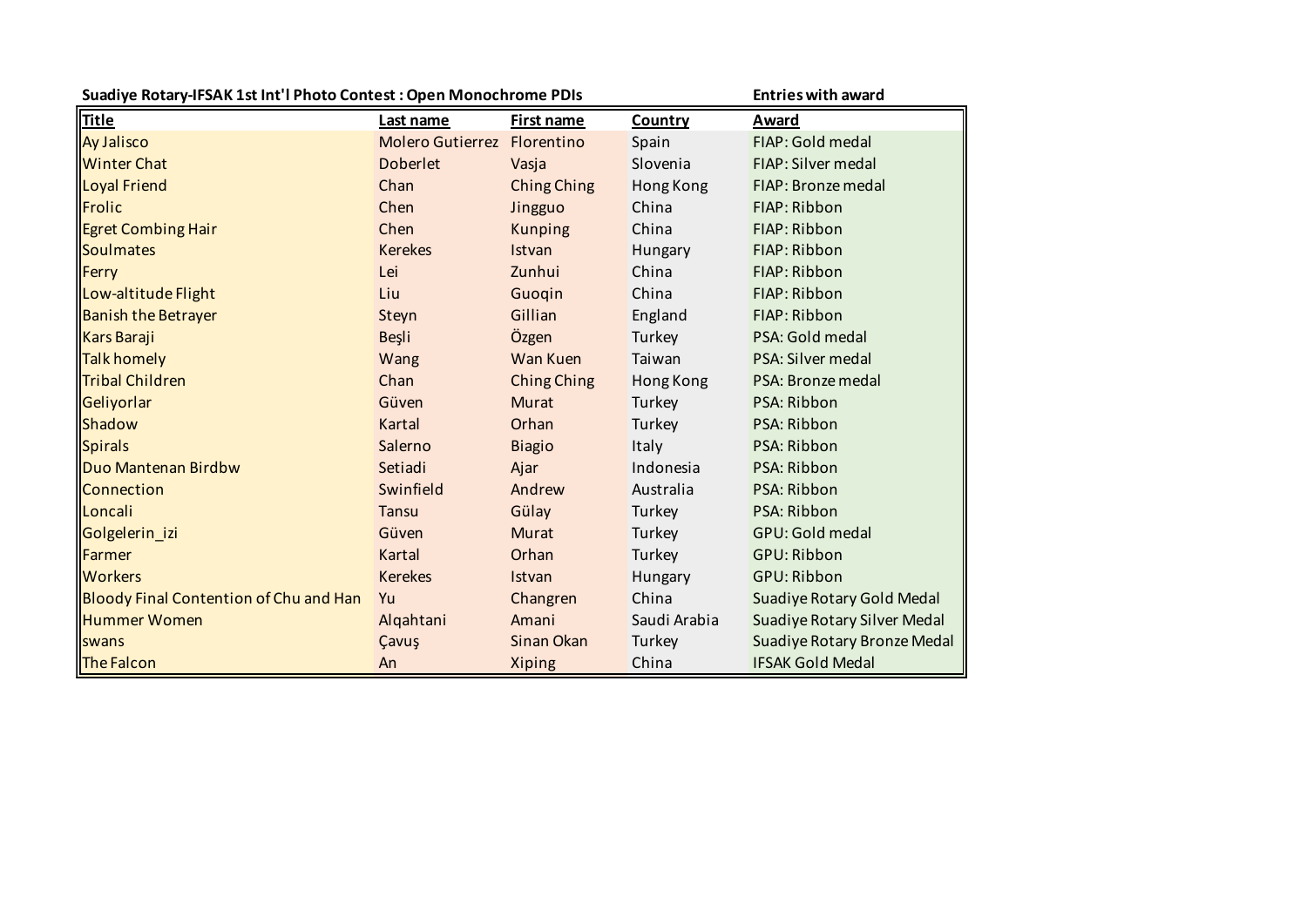| Suadiye Rotary-IFSAK 1st Int'l Photo Contest: Nature PDIs | <b>Entries with award</b> |                       |                              |                             |
|-----------------------------------------------------------|---------------------------|-----------------------|------------------------------|-----------------------------|
| <b>Title</b>                                              | Last name                 | First name            | Country                      | Award                       |
| Zeybeks 4                                                 | <b>Bağlar</b>             | Hasan                 | Cyprus                       | FIAP: Gold medal            |
| Dusk of Kilimanjaro                                       | Li                        | Jianping              | China                        | FIAP: Silver medal          |
| <b>Eating chafer</b>                                      | Wang                      | Wan Kuen              | Taiwan                       | FIAP: Bronze medal          |
| <b>Beautifull Catch</b>                                   | Chenna                    | Seeta Rama Rao (India |                              | FIAP: Ribbon                |
| <b>Croc Goes Fishing for Mullet</b>                       | Hansell                   | Susan                 | Australia                    | FIAP: Ribbon                |
| <b>Two Mantis</b>                                         | <i>izgi</i>               | Ali Rıza              | Turkey                       | FIAP: Ribbon                |
| <b>The Runner</b>                                         | <b>Kerekes</b>            | Istvan                | Hungary                      | FIAP: Ribbon                |
| <b>Vulture Dispute</b>                                    | Price                     | Robin                 | England                      | FIAP: Ribbon                |
| <b>Buffalo Trio</b>                                       | Price                     | Robin                 | England                      | FIAP: Ribbon                |
| Reflection                                                | Liu                       | Guogin                | China                        | PSA: Gold medal             |
| <b>Got a Litle Fish</b>                                   | Setiadi                   | Ajar                  | Indonesia                    | PSA: Silver medal           |
| Anatolianviper                                            | Secmen                    | Ozgur                 | Turkey                       | PSA: Bronze medal           |
| <b>Childhood Sweetheart</b>                               | Chan                      | <b>Ching Ching</b>    | Hong Kong                    | PSA: Ribbon                 |
| Polar Bear53                                              | Chiu                      | <b>Bob</b>            | <b>United States</b>         | PSA: Ribbon                 |
| <b>Golden Lion Tamarin</b>                                | Hardley                   | Liz                   | New Zealand                  | PSA: Ribbon                 |
| <b>Wren Doing Yoga</b>                                    | Pollard                   | Andy                  | Falkland Islands PSA: Ribbon |                             |
| <b>Hamerkop With Toad</b>                                 | Price                     | Robin                 | England                      | PSA: Ribbon                 |
| <b>Birds of Snowy Mountain</b>                            | <b>Zhang</b>              | Yulin                 | China                        | PSA: Ribbon                 |
| Goksu <sub>2</sub>                                        | Secmen                    | Ozgur                 | Turkey                       | GPU: Gold medal             |
| Flamingo                                                  | Hardley                   | Liz                   | New Zealand                  | GPU: Ribbon                 |
| <b>Battle</b>                                             | Liu                       | Guogin                | China                        | GPU: Ribbon                 |
| <b>Catch fish master</b>                                  | Wang                      | Wan Kuen              | Taiwan                       | Suadiye Rotary Gold Medal   |
| Gorella                                                   | Alameer                   | Amal                  | Saudi Arabia                 | Suadiye Rotary Silver Medal |
| <b>Desert Beauty</b>                                      | Algahtani                 | Amani                 | Saudi Arabia                 | Suadiye Rotary Bronze Medal |
| <b>Grab</b> food                                          | Wang                      | Wan Kuen              | Taiwan                       | <b>IFSAK Gold Medal</b>     |